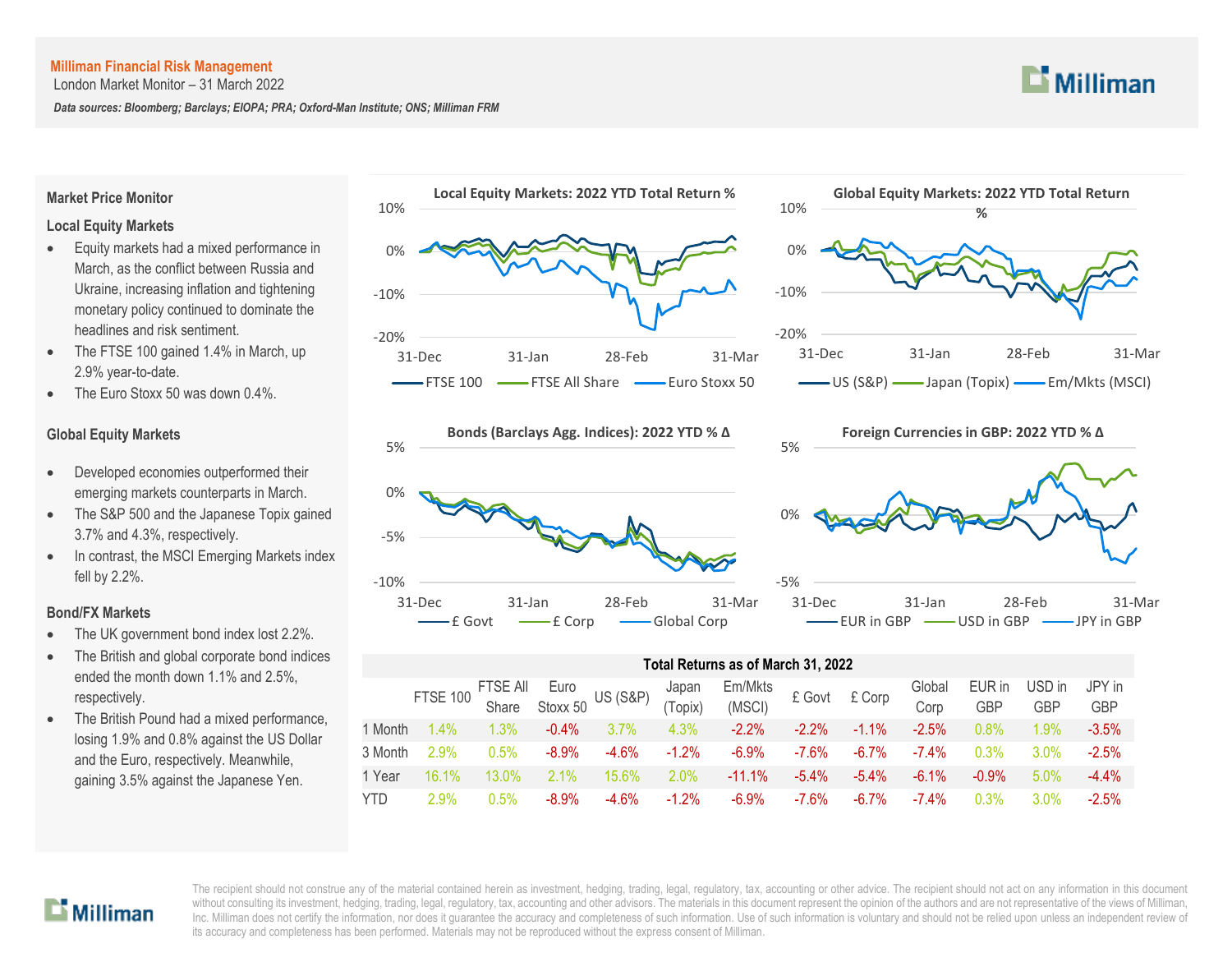London Market Monitor – 31 March 2022

*Data sources: Bloomberg; Barclays; EIOPA; PRA; Oxford-Man Institute; ONS; Milliman FRM*

**Solvency II Monitor - Rates**

#### **Risk Free Rates**

- For the second consecutive month, both GBP and EUR risk-free rates rose at all terms in March.
- Shorter-term GBP risk-free rates saw the largest increase, with the 1 and 5 year rates rising by 33 and 35 basis points, respectively.
- The largest increase was in the short to medium part of the EUR curve, with the 5 and 10-year EUR risk-free rates climbing higher by 54 and 41 basis points, respectively.

### **Credit Risk Adjustment**

• The EUR CRA was unchanged and remains floored at 10 basis points.







| Change in GBP Discount (bps) |     |     | <b>Change in EUR Discount and CRA (bps)</b> |     |     |               |    |     |                 |     |  |
|------------------------------|-----|-----|---------------------------------------------|-----|-----|---------------|----|-----|-----------------|-----|--|
|                              | 1Υ  | Y5  | Y10                                         | Y20 | Y30 |               | 1Y | Y5  | Y <sub>10</sub> | Y20 |  |
| Since Q4 2021                | 87  | 84  | 70                                          | 63  | 60  | Since Q4 2021 | 41 | 98  | 90              | 69  |  |
| Since Q3 2021                | 132 | 113 | 71                                          | 46  | 42  | Since Q3 2021 | 42 | 118 | 104             | 74  |  |
| Since Q2 2021                | 155 | 142 | 93                                          | 66  | 59  | Since Q2 2021 | 43 | 124 | 111             | 76  |  |
|                              |     |     |                                             |     |     | Since Q1 2021 | 44 | 130 | 114             |     |  |



| Change in GBP Discount (bps) |     |     |     |     |               | <b>Change in EUR Discount and CRA (bps)</b> |     |                 |     |     |            |  |  |  |
|------------------------------|-----|-----|-----|-----|---------------|---------------------------------------------|-----|-----------------|-----|-----|------------|--|--|--|
| 1Y                           | Y5  | Y10 | Y20 | Y30 |               | 1Y                                          | Y5  | Y <sub>10</sub> | Y20 | Y30 | <b>CRA</b> |  |  |  |
| 87                           | 84  | 70  | 63  | 60  | Since Q4 2021 | 41                                          | 98  | 90              | 69  | 46  |            |  |  |  |
| 132                          | 113 | 71  | 46  | 42  | Since Q3 2021 | 42                                          | 118 | 104             | 74  | 48  |            |  |  |  |
| 155                          | 142 | 93  | 66  | 59  | Since Q2 2021 | 43                                          | 124 | 111             | 76  | 49  |            |  |  |  |
|                              |     |     |     |     | Since Q1 2021 | 44                                          | 130 | 114             | 77  | 51  |            |  |  |  |

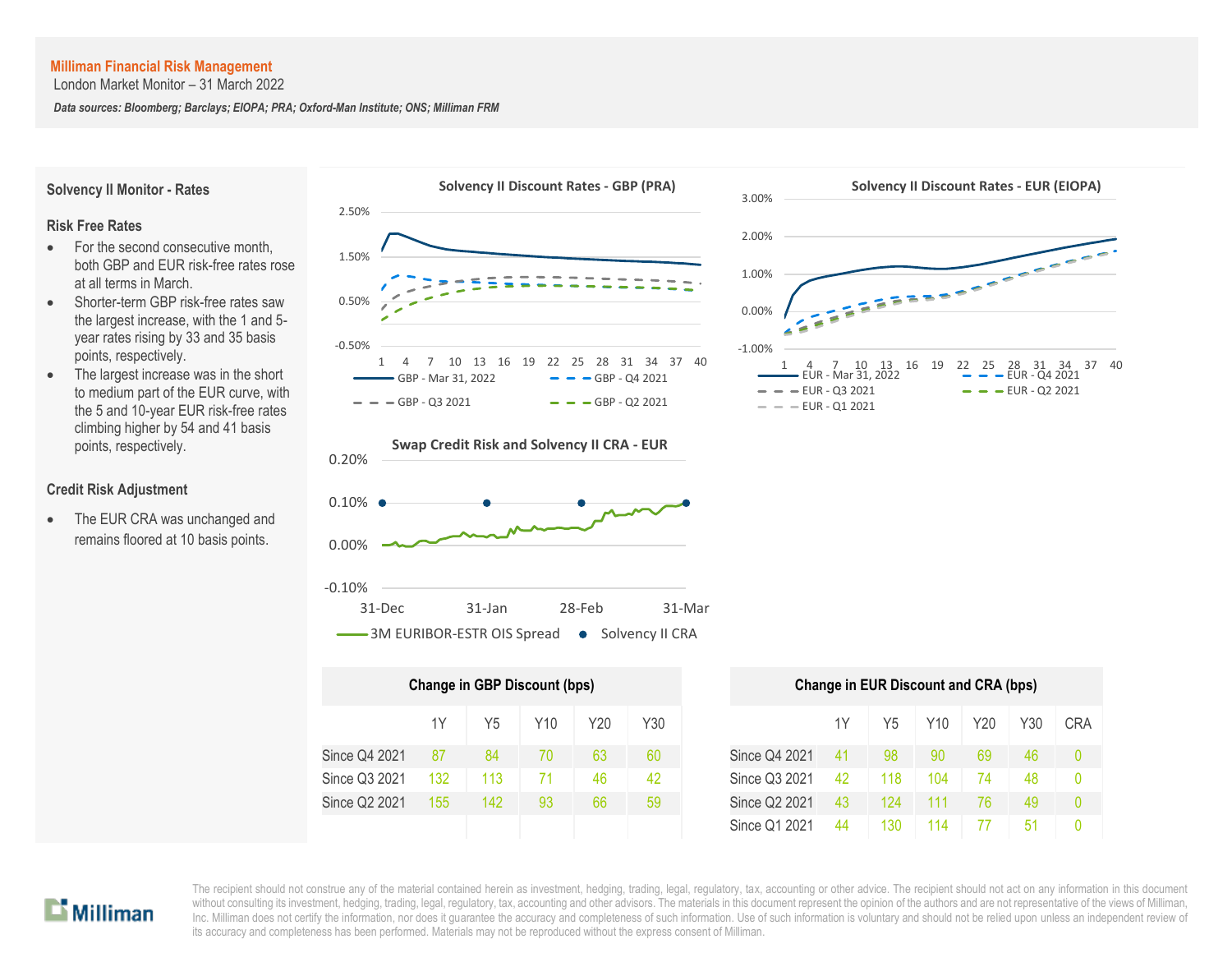London Market Monitor – 31 March 2022

*Data sources: Bloomberg; Barclays; EIOPA; PRA; Oxford-Man Institute; ONS; Milliman FRM*

#### **Fundamental Spreads %** -  $\sqrt{5}$  1.0 1.5 2.0 1 5 10 15 20 25 **GBP - Financial** AAA — AA — A — BBB **Solvency II Monitor - Spreads Fundamental Spreads** • There were no material changes since the last report. l I 0.08  $0.24$ 0.53

 $1.42$ 

 $1Y$  $\overline{a}$ .



The **Solvency II risk-free discount rates** are based on applying the Smith-Wilson Extrapolation to LIBOR swap rates sourced from Refinitiv and applying the Credit Risk Adjustment as defined in the Technical Specs. The data is provided by EIOPA for EUR, and by PRA for GBP, as of 31/03/22.

The **Credit Risk Adjustment** is a component of the risk-free discount curve defined by EIOPA. It is calculated from actual experience in the 'LIBOR-OIS' spread (3 months for EUR), and is bounded between 0.10 and 0.35. We show actual LIBOR-OIS spread levels and the defined CRA, for EUR.

**EIOPA fundamental spreads** show the credit spread corresponding to the risk of default or downgrading of an asset. This is shown here across financial and nonfinancial assets, credit quality steps 0-3 and durations of 1-30 years. The data is provided by EIOPA and as of 31/03/22. **Fundamental spread** = maximum (probability of default + cost of downgrade; 35% of long-term average spread). In the tables we show the '**before floor'** measure = probability of default + cost of downgrade.

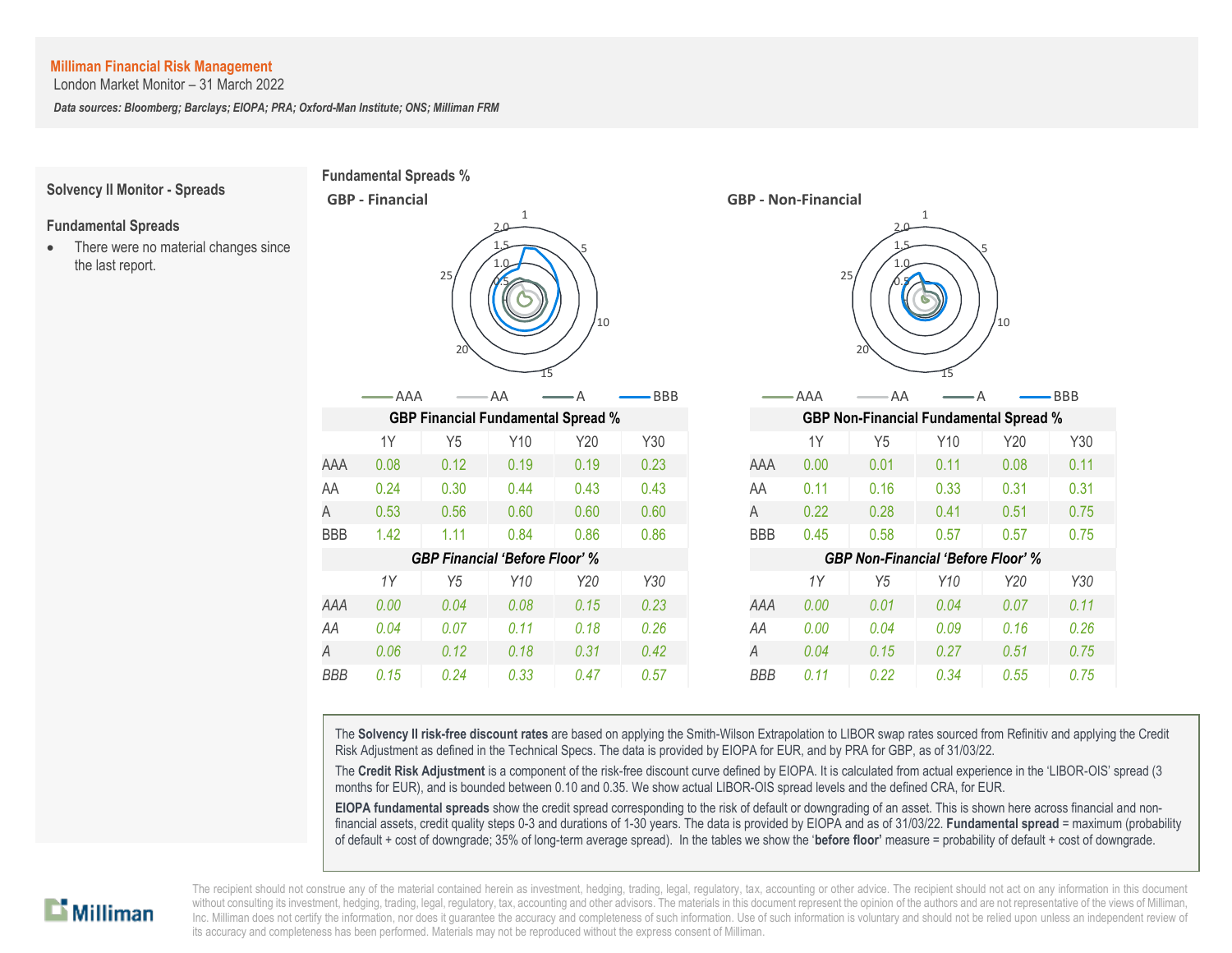London Market Monitor – 31 March 2022

*Data sources: Bloomberg; Barclays; EIOPA; PRA; Oxford-Man Institute; ONS; Milliman FRM*

## **UK Inflation Monitor**

- UK's CPI inflation rose by 70 basis points to 6.2% in February.
- The UK RPI inflation measure increased by 40 basis points to 8.2%.
- According to the ONS: *"The upward contributions to the change between January and February 2022 were diverse, with the largest coming from a variety of recreational and cultural goods and services (principally games, toys and hobbies), and clothing and footwear. There were no large offsetting downward contributions to change."*
- UK's average earnings rose by 50 basis points to 4.8% in January.
- According to the ONS: "*strong bonus payments over the past 6 months have kept recent real total pay growth positive. Previous months' strong growth rates were affected upwards by base and compositional effects. These initial temporary factors have worked their way out."*
- The projected RPI curve continued to trend higher at the near-term, with the 1-year forward RPI above 9.0% at month-end. However, the rest of the curve remains broadly unchanged from the previous month.







Historical year-on-year inflation rate is assessed by the % change on:

- **Consumer Price Index (CPI)** measuring the monthly price of a basket of consumer goods and services
- Retail Price Index (RPI) similar to CPI, but the main difference due the addition of mortgage payments, council tax and other housing costs
- A **Average Earnings** measuring the average total weekly employee remuneration over the previous 3 months.

Projection year-on-year inflation rate is the forward rate calculated from market data:

- **Derivatives Market View** constructed from zero coupon inflation par swap rates against the RPI index at various tenors
- **Bond Market View** constructed from the difference between the nominal rates implied by the conventional gilts and the real rates implied by the index-linked (RPI) gilts.

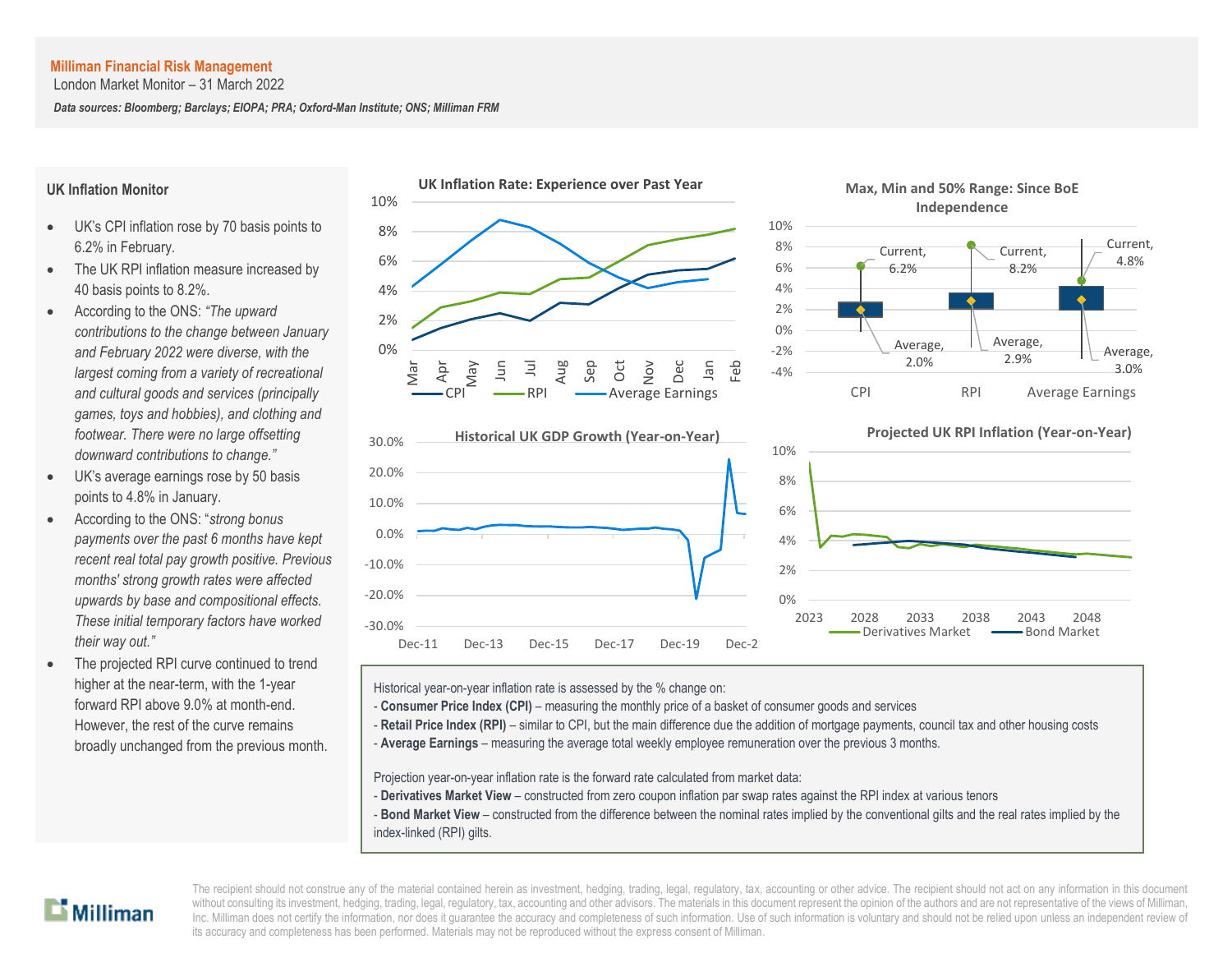London Market Monitor – 31 March 2022

*Data sources: Bloomberg; Barclays; EIOPA; PRA; Oxford-Man Institute; ONS; Milliman FRM*

#### **Volatility and Hedging Cost Monitor**

- Realised volatility on major indices increased during the month, having spiked higher at the start of the month, and then pared gains to some extent during the second half of the month.
- The realised volatility on the FTSE 100 was 17.5% at month-end, the measure stood at 34.0% and 21.0% on the Euro Stoxx 50 and the S&P 500.
- Volatility risk premiums on major indices were lower at month-end in comparison to the previous month, as implied volatilities declined sharper than realised volatility. The volatility risk premium on the FTSE 100 was 2.7%, whilst the measures on the Euro Stoxx 50 and the S&P 500 were 4.5% and 2.8% at monthend.









**Actual realised equity volatility** is measured by the weighted standard deviation of 1 month daily index change. The Exponentially Weighted Moving Average (EWMA) methodology places more importance to the recent returns in the calculation of the volatility.

**Volatility Risk Premium** is estimated as the difference between 30-day implied volatility and projected realised volatility (on data from the Oxford-Man Institute). This reflects the additional cost of hedging from purchasing a basket of options, in comparison to managing a dynamic delta hedge with futures (ignoring rolling transaction costs).

**Expected realised volatility** is an intermediate result from th[e Milliman Guarantee Index](http://uk.milliman.com/Solutions/Products/The-Milliman-Guarantee-Index-and-Milliman-Hedge-Cost-Index/)™ (MGI), which provides volatility parameters for variable annuity guarantee (VA) valuation and risk management. The levels shown are on an expected basis, and do not reflect any risk adjustment.